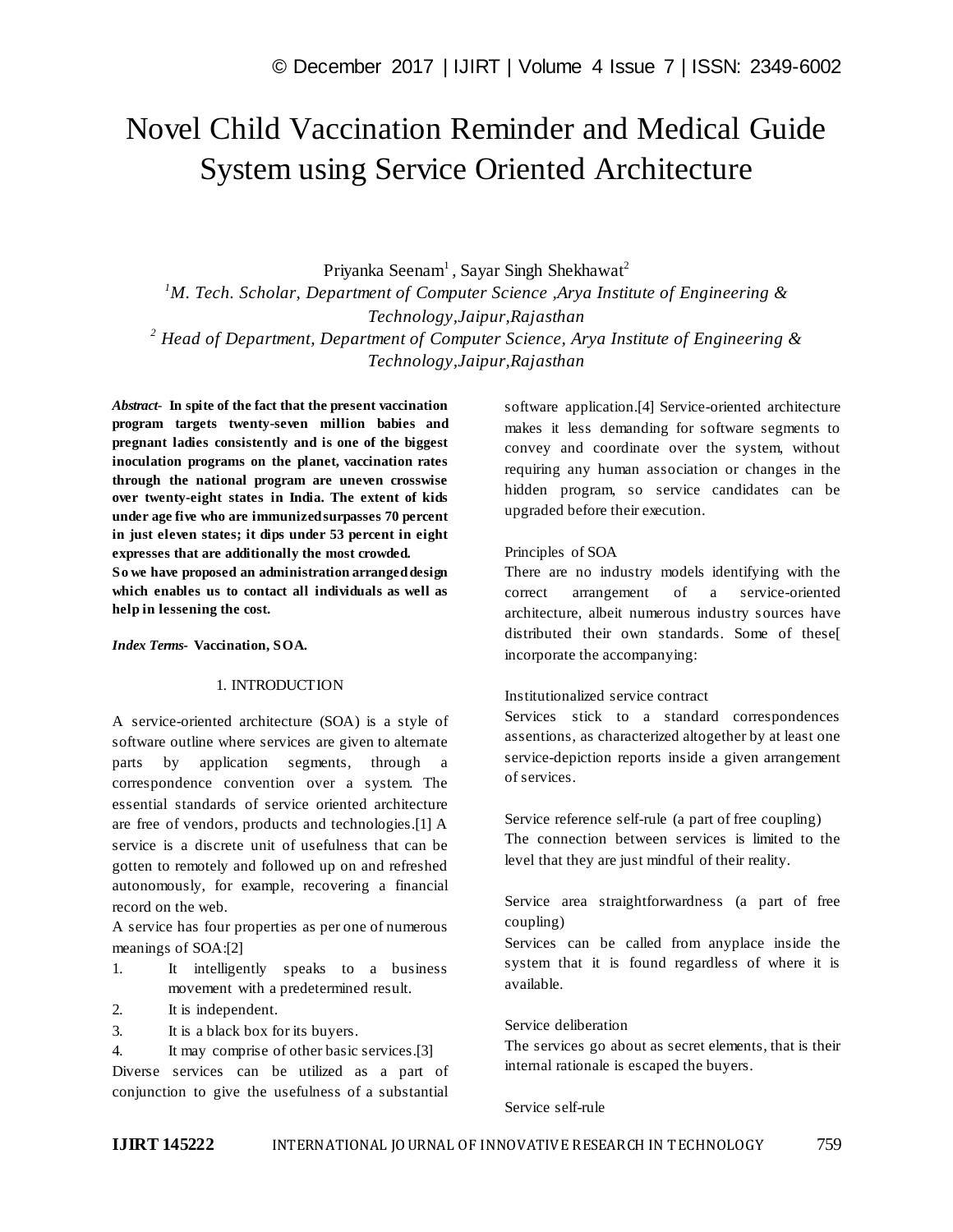Services are autonomous and control the usefulness they typify, from a Design-time and a run-time viewpoint.

## Service statelessness

Services are stateless, that is either restore the asked for esteem or give a special case consequently limiting asset utilize.

### Service granularity

A rule to guarantee services has a satisfactory size and extension. The usefulness gave by the service to the client must be applicable.

## Service standardization

Services are decayed or united (standardized) to limit repetition. In a few, this may not be done; These are where execution improvement, access, and conglomeration are required.

#### Service composability

Services can be utilized to form different services.

## Service revelation

Services are supplemented with informative meta information by which they can be adequately found and deciphered.

## Service reusability

Rationale is separated into different services, to advance re utilization of code.

## Service embodiment

Many services which were not at first arranged under SOA, may get embodied or turn into a piece of SOA.

## Examples

Each SOA building square can play any of the three parts:

## Service supplier

It makes a web service and gives its data to the service registry. Every supplier banters upon a considerable measure of how's and whys likes which service to uncover, whom to give more significance: security or simple accessibility, what cost to offer the service for and some more. The supplier likewise needs to choose what classification the service ought to be recorded in for a given intermediary service and what kind of exchanging accomplice assertions are required to utilize the service.

Service agent, service registry or service storehouse Its primary usefulness is to make the data with respect to the web service accessible to any potential requester. Whoever actualizes the merchant chooses the extent of the dealer. Open merchants are accessible anyplace and all around however private intermediaries are just accessible to a constrained measure of open. UDDI was an early, never again effectively upheld endeavor to give Web services revelation.

#### Service requester/customer

It finds sections in the specialist registry utilizing different discover operations and after that ties to the service supplier keeping in mind the end goal to summon one of its web services. Whichever service the service-purchasers require, they need to bring it into the dealers, tie it with individual service and afterward utilize it. They can get to various services if the service gives different services.





## 1. Vaccination in India

Vaccination is a demonstrated and a standout amongst the most practical tyke survival interventions1. All nations on the planet have an inoculation program to convey chose antibodies to the focused on recipients, uniquely concentrating on pregnant ladies, babies and youngsters, who are at a high danger of infections preventable by immunizations. There are no less than 27 causative operators against which immunizations are accessible and numerous more specialists are focused for advancement of vaccines1,2. The quantity of antigens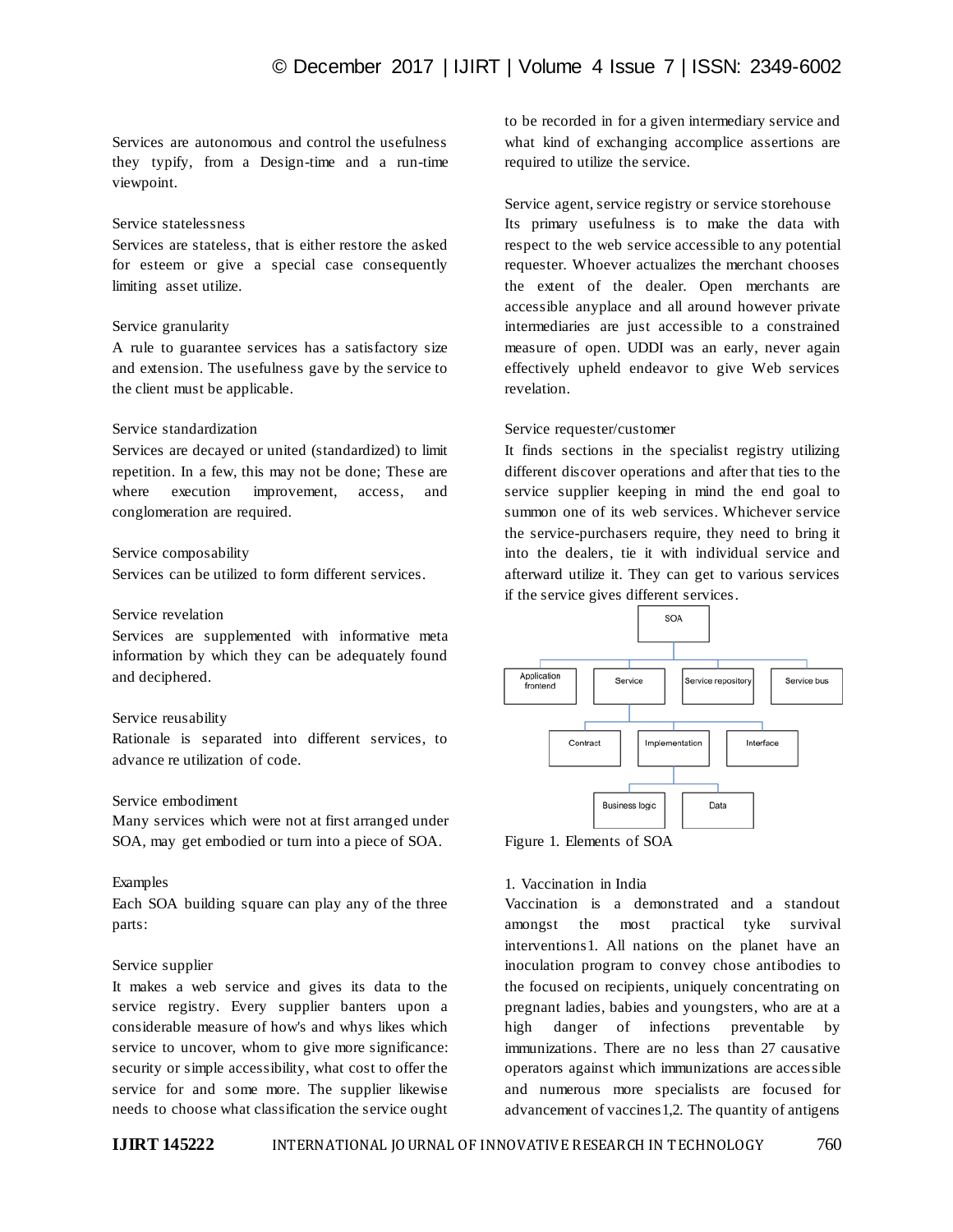in the inoculation programs changes from nation to nation; notwithstanding, there are a couple of chose antigens against diphtheria, pertussis, lockjaw, poliomyelitis, measles, hepatitis B which are a piece of vaccination programs in the greater part of the nations on the planet. The main antibody (little pox) was found in 1798. The most striking achievement of these endeavors has been the destruction of smallpox ailment from the planet1,2,3. Despite the fact that a demonstrated practical preventive mediation, the advantages of vaccination isn't coming to numerous youngsters who are at the greatest danger of the maladies preventable by these antibodies. Greater part of the kids who don't get these immunizations live in creating nations. According to the current across the nation study information, of the focused on yearly partner of 26 million newborn children in India, just 61 for each penny had gotten all due vaccines4. Naturally, the execution of vaccination program and guaranteeing that the advantages of immunizations reach to every last conceivable recipient is a testing assignment. This audit archives the historical backdrop of antibodies and vaccination in India and examinations the occasions of past to give strategy bearing to the vaccination endeavors in the nation. The spotlights is on more extensive occasions and it doesn't address point by point operational parts of vaccination program in the nation; in any case, the chose worldwide timetables and occasions have been alluded to give a unique circumstance and viewpoint.

There are various reasons why India lingers behind its per capita GDP partners in vaccination rates (contrast with Bangladesh, where 82% of kids are completely inoculated by age 2), and they are laid out in this article in Health Affairs, co-composed by Ramanan Laxminarayan (CDDEP) and Nirmal Kumar Ganguly (Translational Health Science and Technology Institute, Jawaharlal Institute of Post Graduate Medical Education and Research). India will spend just \$113 million on immunization mediations in 2011, down from \$137 million out of 2009-10. There is a deficiency of prepared faculty and in addition constrained observation and checking of both ailment commonness and vaccination endeavors. An absence of good information entangles the arranging and organizing of vaccination programs.



Figure 2. Vaccination Rate in India

## 2. LITERATURE SURVEY

Henry Bloch, Alexander Fay,Mario Hoernicke, [3] suggested that Service-oriented architecture has been presented as a promising correspondence framework joined with state-based control of services. This paper presents necessities of particular process robotization and general prerequisites of serviceoriented architectures. Process capacities are spoken to by exemplified services in the control level of the robotization pyramid. Communication between a prevalent control framework and insightful modules is depicted. Besides, methodologies of serviceoriented architecture are presented, for example, a reference show and in addition particular usage of services inside secluded mechanization. In this manner, four distinctive service-oriented architecture approaches are broke down as for their satisfaction of the displayed prerequisites. At long last, this paper talks about the aftereffect of the examination and the general appropriateness of service-oriented architectures for secluded process robotization.

Yongan Guo, Hongbo Zhu, Longxiang Yang [4], paper examines the service-oriented system virtualization architecture for IoT services. Right off the bat the semantic portrayal strategy for IoT services is proposed, at that point the asset portrayal model and asset administration display in the earth of system virtualization are exhibited. In view of the above models, the service-oriented virtual system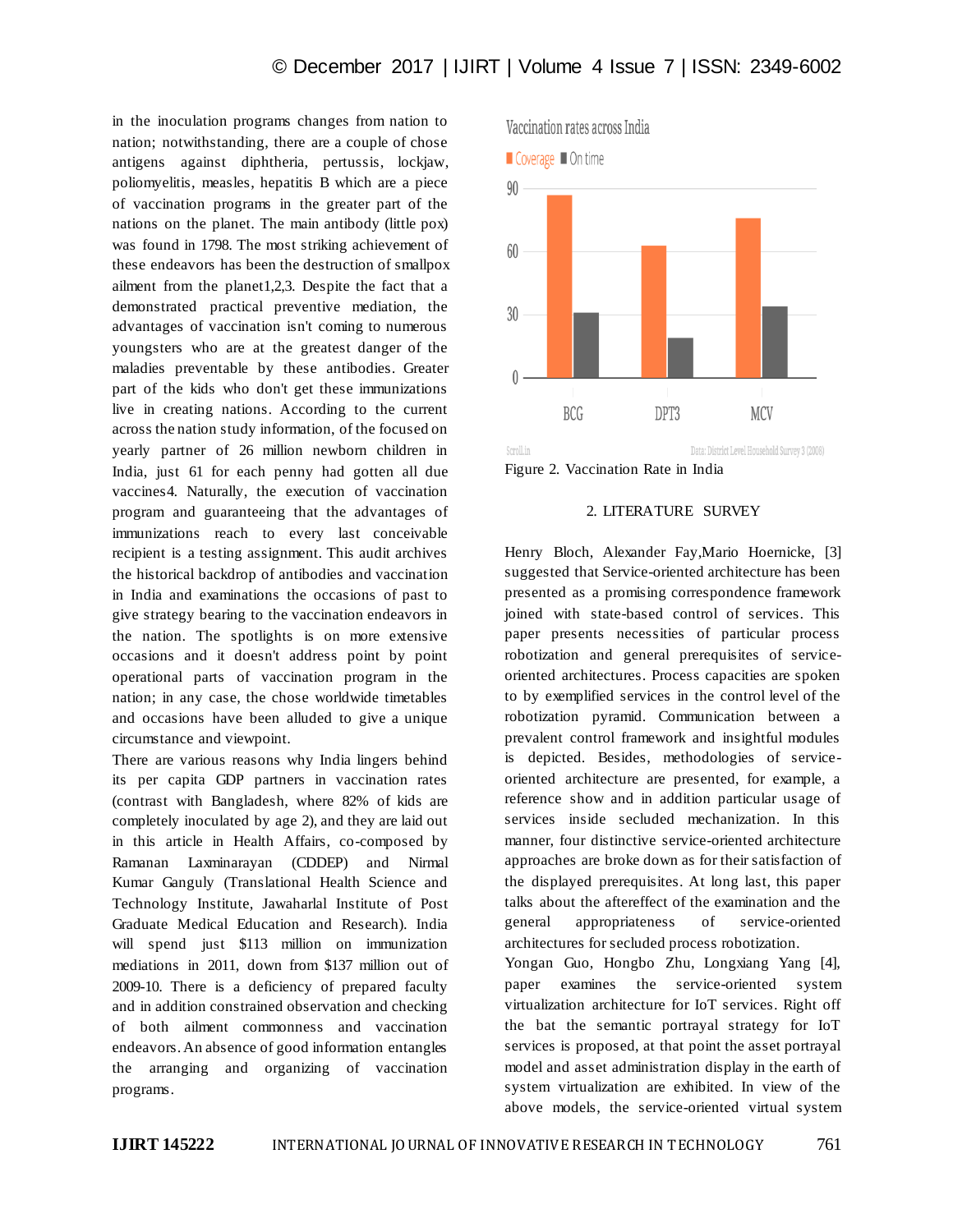architecture for IoT is set up. At long last, a shrewd grounds framework is planned and conveyed in light of the service-oriented virtual system architecture.

Huang, Yen-Ping [5] build up a human services data framework which in light of question oriented plan designs. It is a space particular outline design connected to social insurance. For various circumstance, they can actualize part for demand to accomplish framework objective. The paper gives three commitments in this examination. To start with, we utilize SOA to create cooperation of segments and the procedure gathering stage is to demonstrate that the blend of SOA and Web 2.0 advantages healing facilities as it were. Second, they add to discover the path for building a complete doctor's facility data framework serviced segments and process stage. Third, the framework coordinates everybody's data, acknowledging multifunction and wholeness. It quickens framework's development and improvement. Pictured dragging empowers specialists to assemble their own pages without program composing and overhauling. They inspect investigate on fruitful HealthCare Decision Support System (HCDSS) usage.

Shang Zheng,Hongji Yang,Xin Zuo and Hualong Yu,Jifeng Shen [6] paper plans to dissect the reengineering necessities of general distributed computing clients, and the key ramifications of the present conveyance models and arrangement models. They receive the displaying documentation of the i\* structure and the general money saving advantage examination explanations, to shape an approach that is for the most part pertinent to comprehend a conceivable figuring ideal models move. The approach likewise lays out how extraordinary clients can settle on vital choices for cloud architecture in view of the solid setting. A case software application is utilized to show the proposed approach.

### Proposed Work

Vaccination of the child is very important, it saves the child with the number of diseases. But sometimes we may miss the vaccination date of child, in order to overcome this issue and also to make people inform about the vaccination, we have prepared a model.

In this we have first of all created the database which contains the information about all the diseases and vaccinations for that.



Figure 3. Proposed Model Architecture

In this firstly the used the user will register on the site via an email id and the site will create a automatic chart for the vaccination of the child on the basis of the birthdate of the child. And also site will provide you details of the diseases and vaccination for the diseases. The aglorithm is also modified for the rapid search for searching rapidly the blogs used for discussing regarding the diseases.



Figure 4. Process Flow

Now whenever the data of vaccination arise then a message in for text message or email id send automatically to the concerned persons.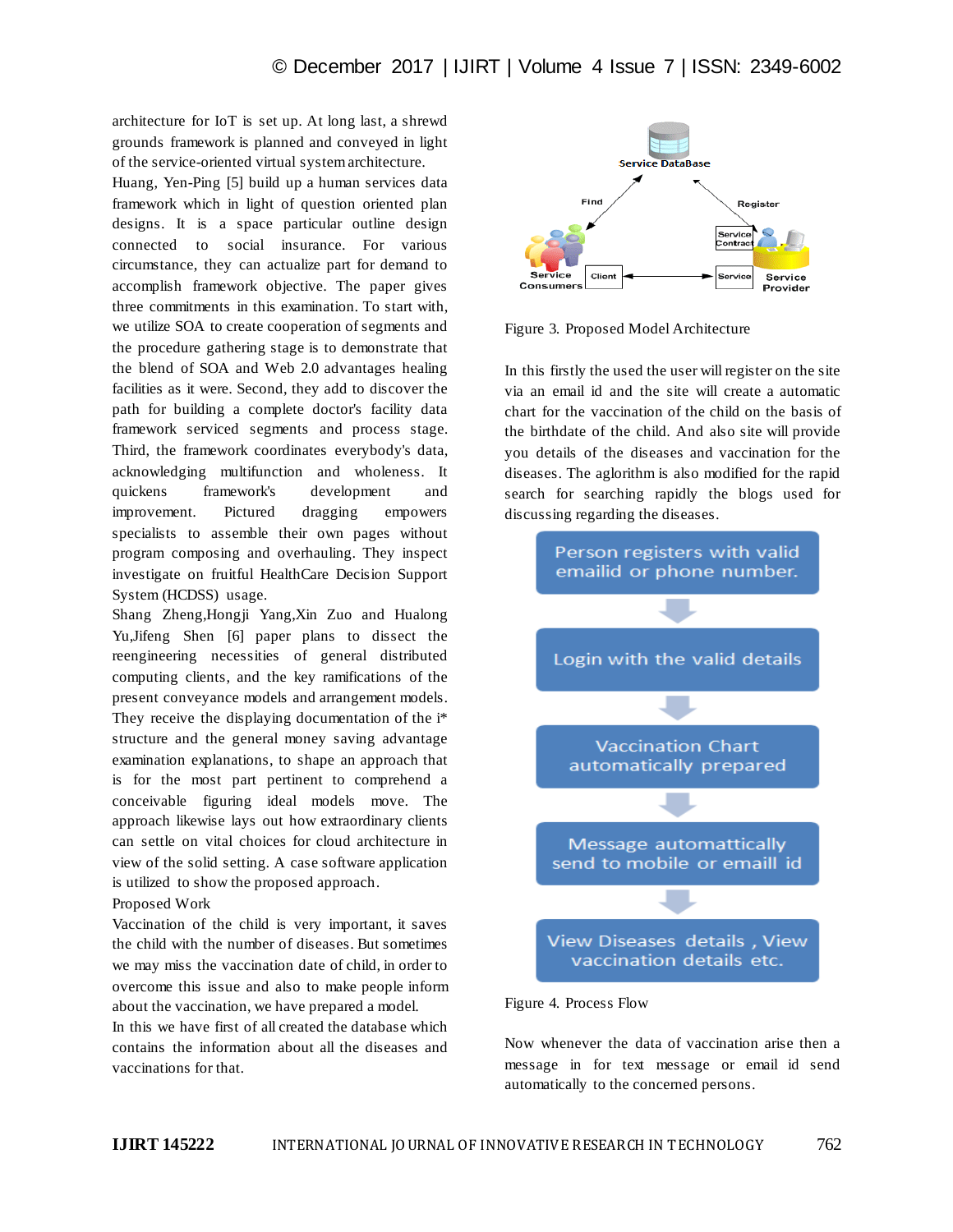## Benefits of the Proposed Work :

#### i. Real time access of information

Real Time Access of information is possible as the information which is updated by the concern authorities so the website, will automatically send to the mobile of the registered users.

## ii. Man Power reduction

Men power is reduced in the sense that if we take the example of polio vaccination program , in which the government official have to go door to door asking about the information that have any child in that age group who require the vaccine. Now as the registered user have to upload the birth certificate of new ones then according to the birth date the vaccination chart will automatically prepared for them and they will get time to time messages for that and also as the database will be updated the government official involved in the vaccination will also get the list of the child with the parent complete address information .

#### iii. Cost reduction

Cost is reduced as the information is available online so cost involved in marketing will be reduced and number of people required in campaign will also reduced in terms reducing the cost.

Technology Used in Implementation

PHP :PHP is a server scripting language, and a powerful tool for making dynamic and interactive Web pages.PHP is a widely-used, free, and efficient alternative to competitors such as Microsoft's ASP.PHP (recursive acronym for PHP: Hypertext Preprocessor) is a widely-used open source generalpurpose scripting language that is especially suited for web development and can be embedded into HTML.

MYSQL :MySQL is an open-source relational database management system (RDBMS). Its name is a combination of "My", the name of co-founder Michael Widenius' daughter, and "SQL", the abbreviation for Structured Query Language. The MySQL development project has made its source code available under the terms of the GNU General Public License, as well as under a variety of proprietary agreements. MySQL was owned and sponsored by a single for-profit firm, the Swedish company MySQL AB, now owned by Oracle Corporation.[9] For proprietary use, several paid

editions are available, and offer additional functionality.

|                         | <b>Rapid Search</b> |  |
|-------------------------|---------------------|--|
| Enter bolg search value |                     |  |
|                         | Normal Search       |  |
|                         |                     |  |

## Figure 5 Rapid Search

Figure 5 it is the form which is presented for performing the Rapid Search and it will search for the keywords in the blog.





## 3. CONCLUSION

Vaccination is very important for each and every child of the country. The proposed approach will help a lot the official associated with the Health Programs to effectively reach the concern child and people requiring the health facilities. The effective and rapid search proposed in the model is also helps in searching the blogs and to access the required information effectively.

### **REFERENCES**

[1] Nils Joachim, "A Literature Review of Research on Service-Oriented Architectures (SOA): Characteristics, Adoption Determinants, Governance Mechanisms, and Business